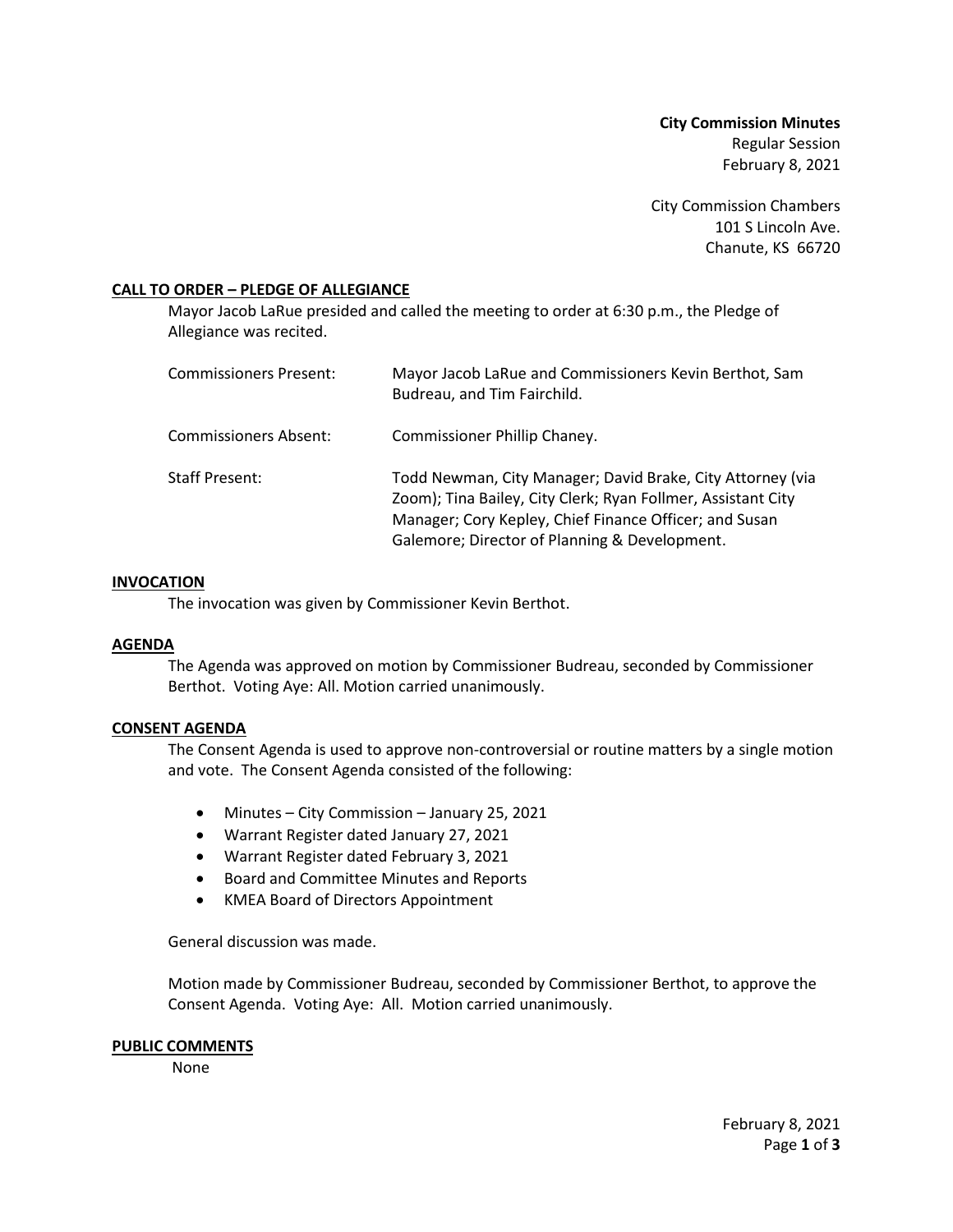## **CITY MANAGER'S REPORT**

City Manager Todd Newman gave his report on City activities and operations. Items reported on included an update on the City's 2020-2021 Strategic Plan and a 2020 City Revenue Shortfall Report.

General discussion was made. Comments were made by City Manager Todd Newman and Chief Finance Officer Cory Kepley.

## **NEW BUSINESS**

## **NEIGHBORHOOD REVITALIZATION APPLICATION – WICKHAM FAMILY FUNERAL HOME**

Wickham Family Funeral Home has submitted an application under the Neighborhood Revitalization Program. It has been verified that the property listed under the scope of the application, 500 North Forest - parcel identification number 067-044-20-0-10-15-002.00-0 is within the scope of the city limits of Chanute. The application has been reviewed by the Neosho County Appraisers office along with the Neosho County Treasurer's office.

General discussion was made.

Motion made by Commissioner Budreau, seconded by Commissioner Berthot, to approve the Neighborhood Revitalization Application – Wickham Family Funeral Home. Voting Aye: All. Motion carried unanimously.

## **CHANUTE COMPREHENSIVE PLAN AND ZONING REVIEW AND DISCUSSION - GARVER**

Comprehensive Plan was adopted in July 2020 by the City of Chanute Planning Commission and the Chanute City Commission. The Comprehensive Plan concentrated on Zoning Regulations, Subdivision Regulations, Procedure Manuals, and Related Materials. There have been several conversations throughout the budget process and commission meetings in regards to updating our Comprehensive Plan.

City staff requested that Garver provide information on the process for updating our current Comprehensive Plan, a time table for the updates, expected costs, etc.

Garver Urban Planner Juliet Bell Richey provided a presentation, via zoom for review and discussion.

General discussion was made. Comments were made by City Manager Todd Newman and Assistant City Manager Ryan Follmer.

Commission consensus was to place this item on the March 8, 2021 Agenda for further review and discussion. City staff will provide the City Commission with a copy of the Garver presentation and the City's current Comprehensive Plan.

**PROPERTY RESOLUTION – 1518 SOUTH HIGHLAND PROPERTY RESOLUTION – 806 WEST BEECH PROPERTY RESOLUTION – 714 NORTH GRANT PROPERTY RESOLUTION – 214 NORTH HIGHLAND PROPERTY RESOLUTION – 1029 SOUTH CENTRAL**